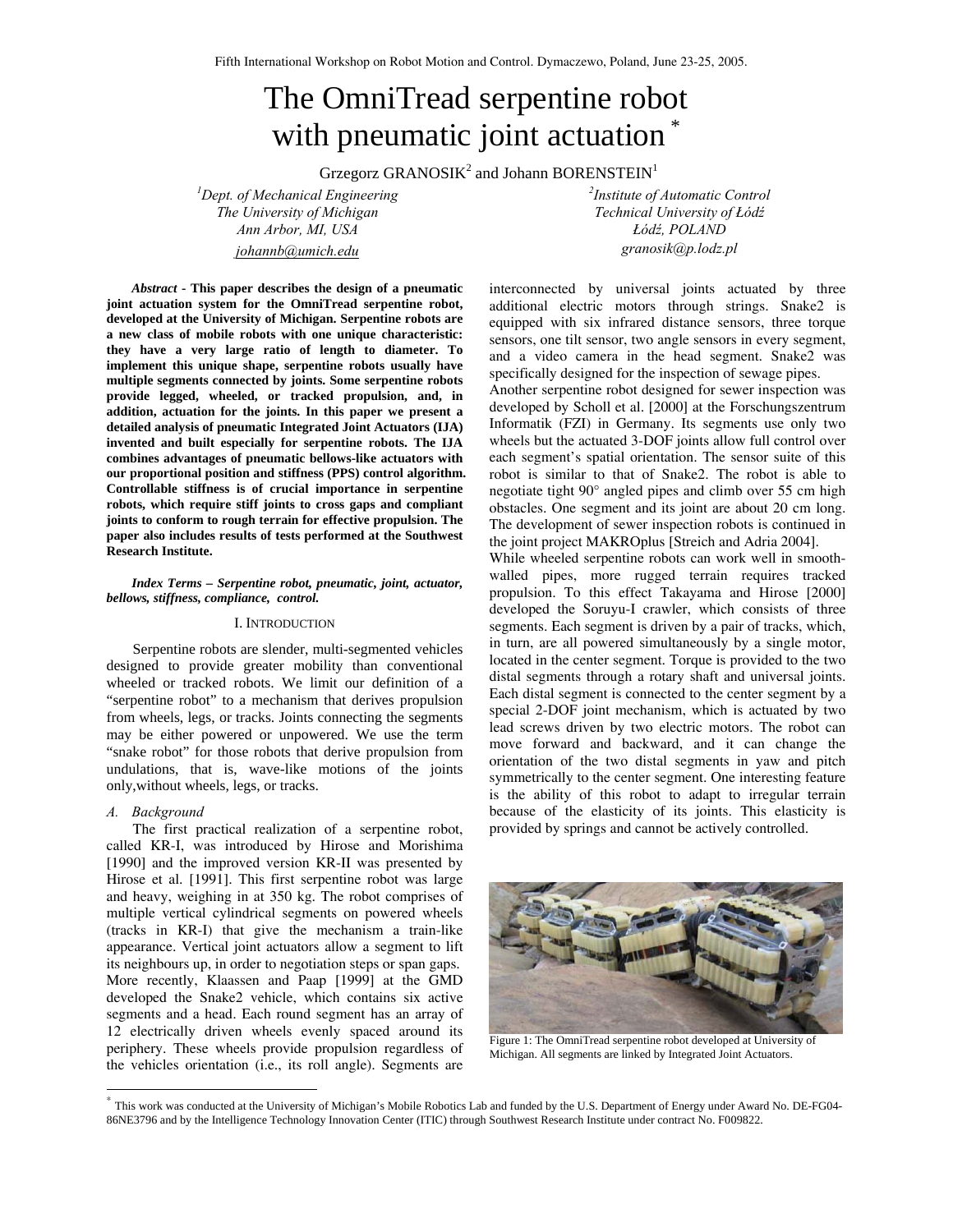A serpentine robot that is strikingly similar to our OmniTread serpentine robot is MOIRA [Osuka and Kitajima,  $2003$ <sup> $\dagger$ </sup>. MOIRA comprises four segments, and each segment has two longitudinal tracks on each of its four sides, for a total of eight tracks per segment. The 2-DOF joints between segments are actuated by pneumatic cylinders. We believe that the bellows-based joint actuators used in our OmniTread have a substantial advantage over a cylinder-based design, as the discussion of our approach in the next section will show.

A different concept using unpowered joints was introduced by Kimura and Hirose [2002] at the Tokyo Institute of Technology. That robot, called Genbu, is probably the only serpentine robot with unpowered joints. The stability of the robot and its high mobility on rough terrain are preserved by large-diameter wheels (220 mm). The control system employs position and torque feedback sensors for the passive but rigid joints. Springs are used to protect the electric motors from impact, although the stiffness of the springs cannot be controlled during operation.

The concept of joining several small robots into a train to overcome larger obstacles was used by researchers from Carnegie Mellon University in their Millibot Train [Brown et al. 2002]. This robot consists of seven electrically driven, very compact segments. The diameter of the track sprockets is larger than the height of each segment, which allows the robot to drive upside-down. Segments are connected by couplers for active connection and disconnection of segments, but the joints have only one DOF. Each joint is actuated by an electric motor with a high-ratio harmonic gear and slip clutch. It provides sufficient torque to lift up the three front segments. The robot has been demonstrated to climb up a regular staircase and even higher steps. However, with only one DOF in each joint the vehicle is kinematically limited.

# II. THE OMNITREAD DESIGN

The OmniTread design offers two unique and fundamentally important advantages over all other serpentine robots described in the scientific literature to date. These features are: (1) *maximal* coverage of the robot's surface with propulsion elements and (2) joint actuation with pneumatic bellows.

### *A. Complete coverage of robot with propulsion elements*

This patented design feature makes the serpentine robot indifferent to rolling over  $-$  a condition that is inevitable when the slender bodies of serpentine robots travel over rugged terrain. Another reason for the use of wide tracks on each side of each segment is our fundamental design doctrine that calls for covering the largest possible surface area of the robot with propulsion elements. The reason is that any contact between an environmental feature and a robot's inert (i.e., not propelling) surface impedes motion or entirely stops the robot (i.e., the robot gets "stuck"). In contrast, any contact between an environmental feature and

 $\overline{a}$ 

a propulsion surface produces motion. We define the term "Propulsion Ratio,"  $\overline{P}_r$ , measured as the surface area that provides propulsion, *Ap*, divided by the total surface area of the body,  $A_n + A_i$ , where  $A_i$  is the inert (non-propelling) surface area of the body. Our design goal is to maximize *Pr*.

Commonsense, supported by our experience, suggests that serpentine robots with a low propulsion ratio get stuck very easily when trying to move over rugged terrain. In order to increase the propulsion area, *Ap*, and thus the propulsion ratio, *Pr*, we cover *all sides* of the OmniTread with extra-wide tracks. We also took extensive measures to reduce the space (and thus, the inert area, *Ai*) between the segments, as will be explained in the next section.

#### *B. Joint actuation*

During our work with serpentine robots, we spent a significant amount of time on the analysis and formulation of requirements for joint actuators in serpentine robots. Listed here are the four most important ones:

- 1. By definition, serpentine robots are relatively long compared to their diameter, so that their lead segments can reach up and over a high obstacle while still being able to fit through small openings. However, lifting the lead segments requires a significant amount of torque, which is particularly difficult to generate in slender serpentine robots, where the lever arm for a longitudinal lifting force is limited by the robot's small diameter. One key requirement for serpentine robots is thus that they employ joint actuators of sufficient strength to lift up two or more of its lead or tail segments.
- 2. Another key requirement is that serpentine robots should conform to the terrain compliantly. This assures that as many driving segments as possible are in contact with the ground at all times, thereby providing effective propulsion. Serpentine robots that don't conform compliantly require extremely complex sensor systems to measure contact forces and to command a momentary angle for each non-compliant joint so as to force contact with the ground.
- 3. At times it is necessary to increase the stiffness of a joint, for example to reach over an obstacle or for crossing a gap. Alternatively, it may be necessary to adjust the stiffness to an intermediate level, for example, when the lead segment leans against a vertical wall while being pushed up that wall by the following segments. Thus, serpentine robots must be capable of adjusting the stiffness of every DOF individually and proportionally.
- 4. Large amounts of space dedicated to joints increase the amount of inert surface area. Therefore, joint actuators should take up as little space as possible, to reduce the size of space occupied by joints (called "Joint Space").

Extensive studies of these requirements and of joint actuators potentially meeting these requirements led to the second unique design feature of the OmniTread: the use of pneumatic bellows for actuating the joints. Our research [Granosik and Borenstein, 2005] shows that pneumatic bellows meet all four of the above requirements better than any other type of actuator. In particular, pneumatic bellows provide a tremendous force-to-weight ratio, and they fit perfectly into the otherwise unusable (since varying) space between segments. The latter point is illustrated in Figure 2,

<sup>†</sup> Osuka and Kitajimas effort and ours are independent. We became aware of their work through their presentation/publication in October 2003. However, the development of our two serpentine robots, OmniPede and OmniTread, began in 1998 and September 2002, respectively.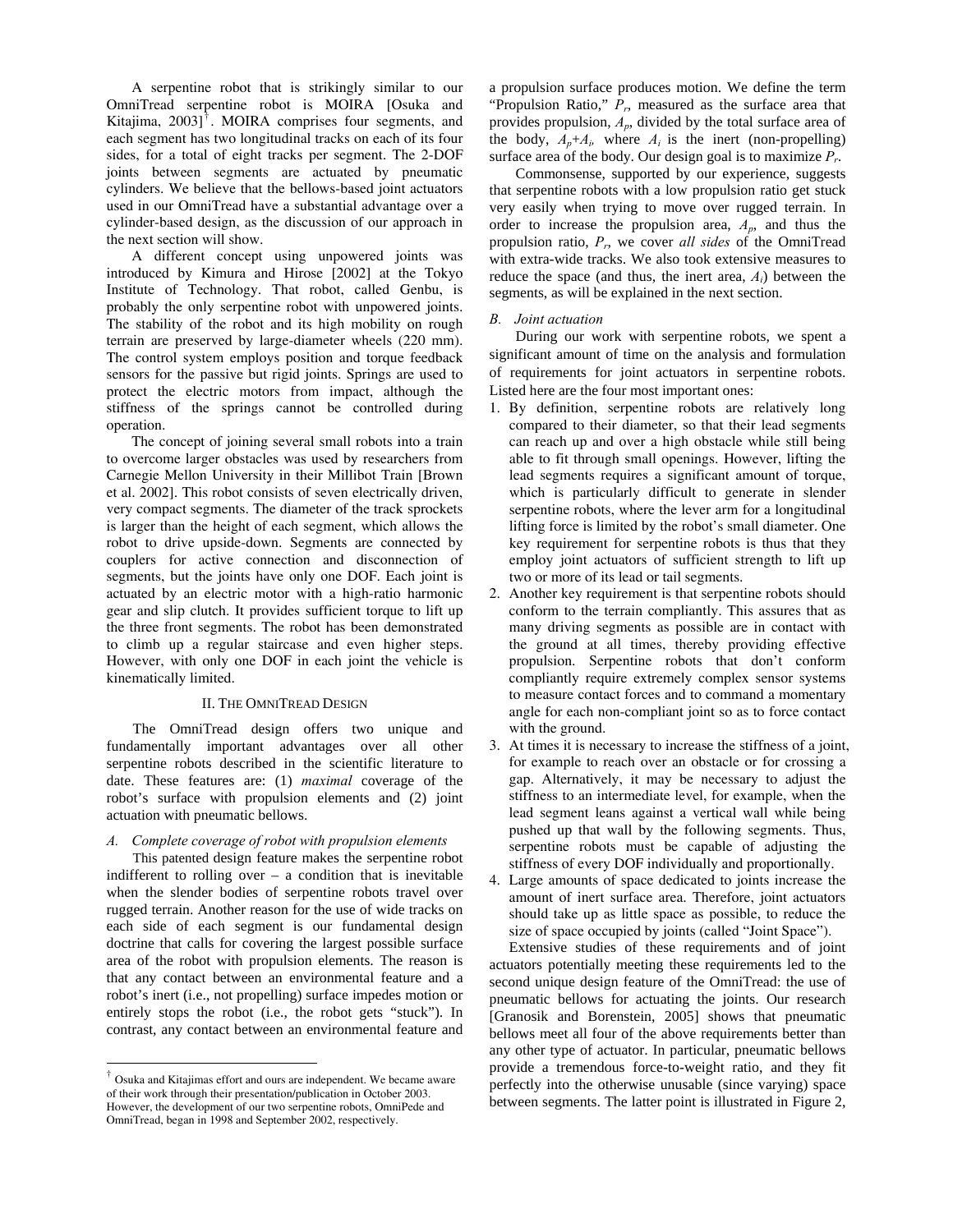which shows that parts of Joint Space may be small at one moment, and large at the next, depending on the bending of the joint. If we wanted to use Joint Space for housing electronics or other rigid components, then the size of that component would be limited by the dimensions of the "minimal space" shown in Figure 2. Contrary to rigid components, pneumatic bellows fit into such varying spaces perfectly: bellows expand and contract as part of their intended function, and they happen to be smallest when the available space is minimal and largest when the available space is maximal. From the point of space utilization, pneumatic bellows are thus a superbly elegant solution,



Figure 2: In serpentine robots the shape of so-called "joint space" varies with the angles of the joint. At extreme angles, in some regions of joint space there is almost no free space for mounting rigid components.

because joint actuators take up *only* Joint Space, and very little of it, for that matter. Therefore, we call our bellowsbased pneumatic system "Integrated Joint Actuator" (IJA). In contrast, pneumatic cylinders or McKibben muscles, as well as electric or hydraulic actuators, would all require space within the volume of the segments or much larger Joint Space. To further illustrate our point about small versus large Joint Spaces, we included Figure 3, which shows how the OmniTread successfully traverses a narrowedge obstacle, thanks to its very short joints. If the joints were longer than the rail's width, then the robot would necessarily get stuck on it.

#### III. CONTROL OF THE INTEGRATED JOINT ACTUATOR

In this section we present a solution for Requirement #3 of Section II.B. This requirement, which calls for the proportional control of position and stiffness of the joints, is



Figure 3: In the OmniTread, Joint Space is only 6.8 cm long while segments are 20 cm long. This design helps produce a very favorable Propulsion Ratio *Pr*. The obvious advantage is the OmniTread's ability to cross a narrow-edged obstacle, such as this railroad rail. Robots with long inert Joint Spaces will get stuck on this narrow obstacle.

not easy to meet with pneumatic actuators.

Traditionally, pneumatic systems were designed for socalled pick and place operations. Such designs are obviously too limited for the actuation of joints in serpentine robots. In the 90s, more advanced pneumatic control systems for proportional position control were introduced in the scientific literature (see [Granosik and Borenstein, 2004] for a review with our comments on these systems). None of the described systems, however, offers simultaneous control of position *and stiffness*, as is required for serpentine robots.

In order to provide both proportional position control and proportional stiffness control *simultaneously*, as well as zero-airflow at steady state, we developed what we call the "*Proportional Position and Stiffness* (PPS)" controller. Figure 4 shows a simplified 1-DOF joint operated by two bellows and controlled by the pneumatic circuit shown in Figure 5. Figure 6 shows the control block diagram for the PPS controller.

The PPS control algorithm is based on the simplified dynamic model of a bellows-driven joint, given by



where: *I* – polar moment of inertia of parts rotating around joint



*q* – joint angle;

 $\tau_s$  – torque around 'O' caused by elasticity

'O' in Figure 4,

Figure 4: A simplified 1-DOF joint with bellows-type actuators.

of inflated bellows. We observed that this component could be neglected for our bellows with no loss in the quality of trajectory following;

- $\tau$  load torque, generated by the weight of the lifted segment(s);
- $\tau_p$  net torque generated by Bellows A and B, and given by

$$
\tau_p = DA(p_A - p_B) \tag{2}
$$

where:

*D* – length of lever arm of torque-generating Bellows A and B,

*A* – cross section area of Bellows A and B.

 $p_A$ ,  $p_B$  – pressures in opposite Bellows A and B in Figure 4.

The actual control algorithm employed by our PPS controller is the so-called "inverse model" [Craig 1989] and is therefore shown as block "INV" in Figure 6. The task of Block INV is to generate reference values for the pressures  $p_{rA}$  and  $p_{rB}$ , which are then passed on to the pressure controller. Block "INV" incorporates Eq. (1), which represents the sum of all torques acting in the simplified 1- DOF joint of Figure 44. In steady state, the *difference* between the pressures in Bellows A and B determines the actuation moment that the bellows apply to the joint, as shown by Eq. (2). The *sum* of the pressures in Bellows A and B, determines the angular stiffness of the joint [Granosik and Jezierski 1999]. Thus, both the actuation torque and the angular stiffness can be controlled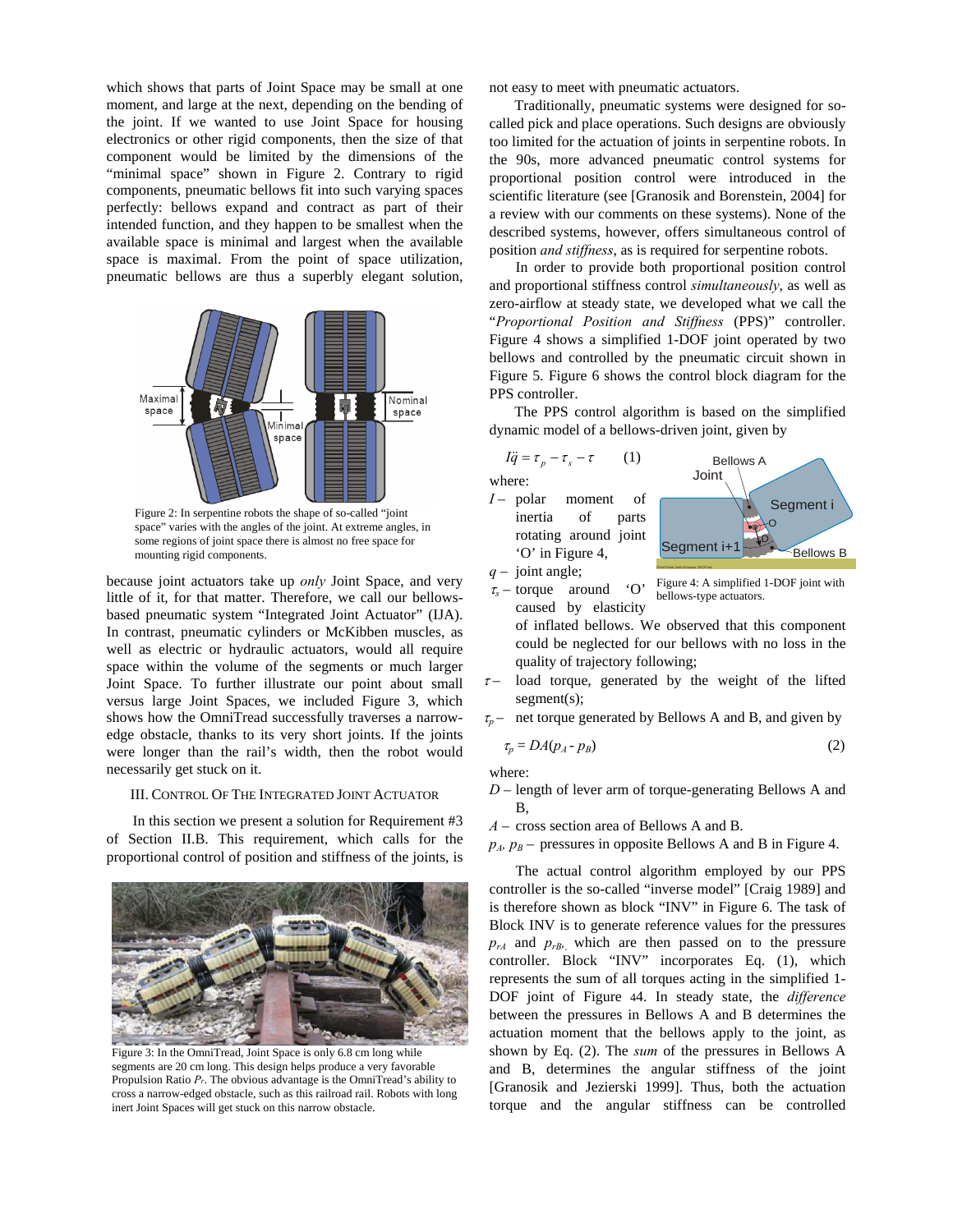

Figure 5: Pneumatic circuit for our *Proportional Position and Stiffness* (PPS) controller with zero air consumption at steady state. The location of Bellows A and B is shown in Figure 44.

simultaneously by selecting appropriate pressures  $p_A$  and  $p_B$ .

The proposed control system assigns higher priority to stiffness when conflicts between position control and stiffness control arise. For example, conflicts may arise when the controller tries to reach a commanded position *while* being commanded to maintain low stiffness *S*. In this case, both  $p_A$  and  $p_B$  must be small, and the pressure difference, which produces the torque for moving the joint to the commanded position, may be to small to do so. In the case of such conflicts we assigned higher priority to stiffness control than to position control.

In order to derive our control approach, we make the important assumption that the dynamics of compressed air in a pair of bellows is similar to that in the two chambers of a cylinder. Based on this assumption, we adopted the expression derived by Shearer [1956] for the latter:

$$
\dot{p} = \frac{kRT\dot{m}}{V} - \frac{kp\dot{V}}{V}
$$
\n(3)

where:

 $p, V, p, V$  – pressure in bellows, volume of bellows, and first derivatives of pressure and volume, respectively,

 $k$  – ratio of specific heats (for air  $k = 1.4$ ),

*R, m, T* – gas constant, mass airflow and temperature of compressed gas, respectively.

Pressures  $p_A$  and  $p_B$  are controlled in our system by means of pulse width modulation (PWM), which is realized in block  $K(p_s, p, q)$  in Figure 6. The PWM controller functions



Figure 6: Block diagram of control system for our *Proportional Position and Stiffness* (PPS) controller with zero air consumption at steady state.

by modifying the fraction of time  $t_i$  ( $i = 1...4$ ), during which certain valves of Figure 5 are open (in the case of exhaust valves) or closed (in the case of supply valves) during every PWM interval *tp*.

We can compute the control parameter  $t_i$  according to  $(4)$ 

$$
t_i = \begin{cases} G \frac{t_p}{A_s \sqrt{p_s - p}} & \text{for} \quad G \ge 0\\ G \frac{-t_p}{A_e p} & \text{for} \quad G < 0 \end{cases} \tag{4}
$$

using energy flow G derived from (3) as:

$$
G = RkT\dot{m} = K_{DP}V\dot{e}_p + K_{PP}Ve_p + kp\dot{V}
$$
\n(5)

where:

- $t_p$  period of the pulse width modulation (PWM) controller,
- $t_i$  length of a pulse in the PWM controller. Four different signals  $t_1$ .. $t_4$  control the respective valves as shown in Figure 5.  $t_i$  is always a fraction of  $t_p$ ,
- $e_p$ ,  $\dot{e}_p$  pressure regulation error and its first derivative, respectively,
- $K_{DP}$ ,  $K_{PP}$  derivative and proportional coefficients of PD pressure regulator.

 $A_s = 0.094$  and  $A_e = -0.099$  are experimentally determined coefficients that apply for the case of  $G > 0$  and  $G < 0$ , respectively. *G* is proportional to mass airflow and its sign describes the direction of airflow. A positive value for *G* indicates that air is being supplied to the bellows and that valve number 1 or 3 (see Figure 5) is closed. A negative value for G indicates that air is being exhausted and that valves 2 or 4 are opened.

Figure 77 shows an experiment, in which a pair of pneumatic bellows was controlled to expand and contract in a sinusoidal fashion, for two full periods. The PPS controller maintains a near-constant stiffness of 20%, as was commanded in this experiment. In our controller, stiffness does not have to be constant; it can change in the full range of 0%-100% under computer control and in real time. Both degrees of freedom of each joint are controlled independently using our PPS controller. However, to avoid possible conflicts we command the same stiffness for the entire joint.



Figure 7: Experimental results with the PPS controller. Trajectory following with constant stiffness.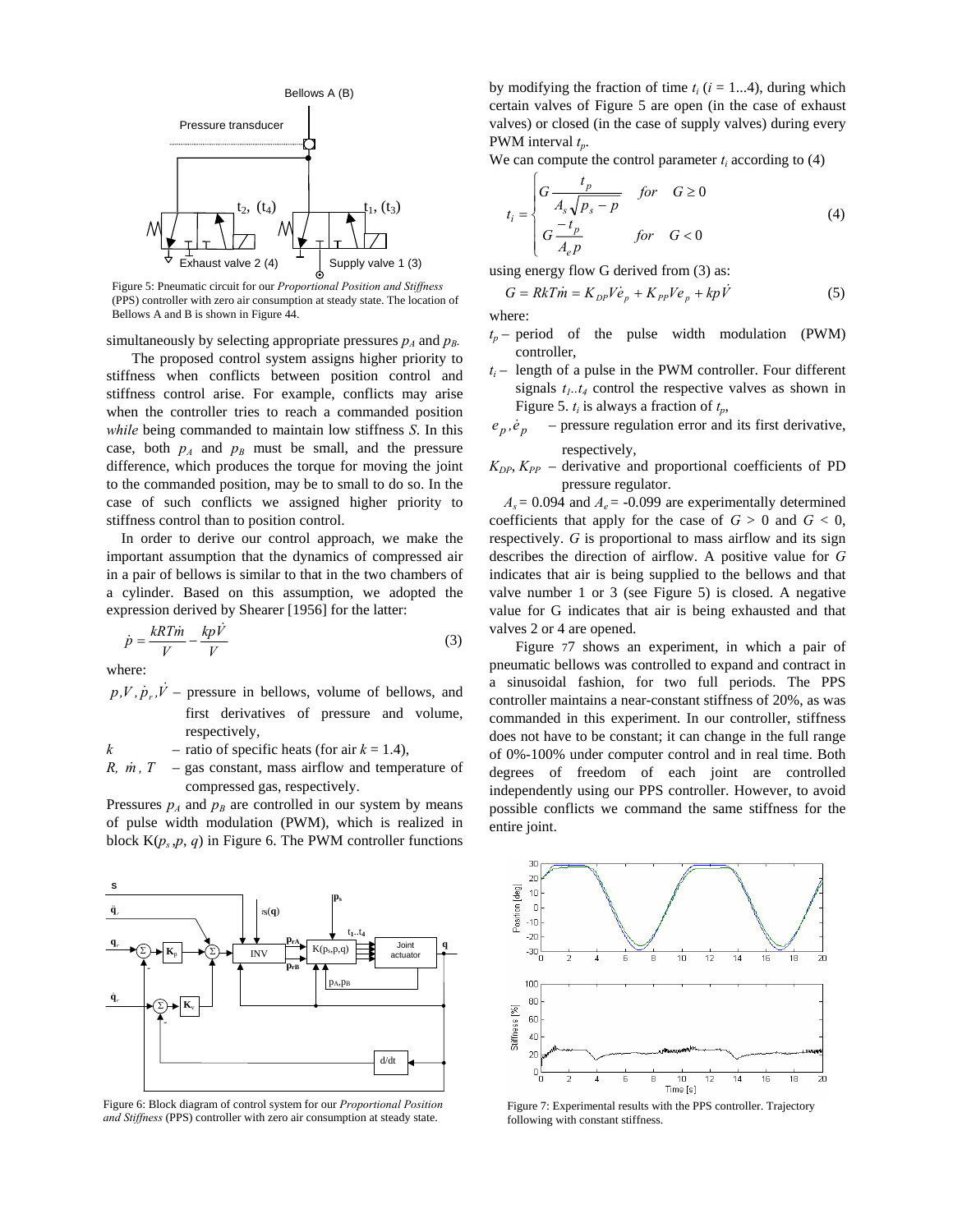# IV. OMNITREAD – PERFORMANCE

The OmniTread has five segments and four pneumatically actuated 2-degree-of-freedom (DOF) joints. The size of each segment is  $20\times18.6\times18.6$  cm (length  $\times$ width  $\times$  height). Each Joint Space is 6.8 cm long. The entire robot is 127 cm long and weighs about 13.6 kg.

A single drive motor located in the center segment provides torque to all tracks on all five segments via a drive shaft running through the center of the segments. The four joints are actuated by a total of 16 pneumatic bellows. With this unique design the OmniTread has 33 individually and proportionally controllable parameters.

In order to control the OmniTread we developed a microprocessor-based distributed control system consisting of five local controllers – one for each of the OmniTread's four joints and a fifth controller for the electric drive motor. Each local controller is based on a 16-bit Motorola microcontroller MC9S12DP256B and all five controllers communicate with a master PC via CAN bus. Each local controller can receive new position and stiffness commands and return feedback data (two positions and four pressures) every 10 ms. Upon receiving a command, the local controllers for the joints then sends pulse width modulation (PWM) signals to eight on-off pneumatic valves (two for each bellows and there are four bellows per 2-DOF joint).

In order to test the performance of the OmniTread under realistic and objective conditions, we tested the robot at the Small Robotic Vehicle Test Bed at the Southwest Research Institute (SwRI) in San Antonio, Texas.

During these tests the OmniTread was continuously controlled by two operators who had audio and visual contact with the robot, allowing them to monitor the robot's behavior at all times. Among the tests were tasks such as climbing over high steps, ascending through the inside of pipes, traversing wide gaps, any many more. Some numeric test results are summarized in Table I. Other performance results are best conveyed through the photographs in this section.

The feature of tracks-all-around the body of the OmniTread was quickly validated in some of the first tests. This is documented in Figure 8, where the robot traversed a natural (not man-made/urban) environment. Tracks on the sides of the robot provided additional propulsion, the lack of which might have stalled a vehicle without them. There were also abundant situations in which the robot rolled over sideways. Because of its almost complete coverage with propelling tracks, the robot continued operation without any difficulty.

Another unique OmniTread feature that fared well during the tests is the large amount of torque generated by

Table I: Performance specification of the OmniTread

| <b>Fabre 1. I chommance specification of the Omini Fread</b> |                    |
|--------------------------------------------------------------|--------------------|
| Maximum velocity                                             | $10 \text{ cm/s}$  |
| Minimum turning radius                                       | 53 cm              |
| Maximum sideways slope                                       | Concrete Ramp: 25° |
| Maximum incline                                              | Concrete Ramp: 30° |
|                                                              | Sand Ramp: 15°     |
| Maximum angle of slope of                                    | $22^\circ$         |
| PVC pipe (30 cm diameter)                                    |                    |
| Maximum height of curb                                       | 45.7 cm            |
| Maximum gap traversed                                        | 66 cm              |



Figure 8: During a traverse of the "large rocks" site, we observed several episodes of rocks pressing into the OmniTread's side. Because of the "tracks-all-around" feature, the rocks didn't impede motion. Rather, they added propulsion.

the pneumatic bellows. This enables the robot to lift its two front (or rear) segments up, to reach up and over high steps. One impressive result obtained thanks to this feature was the successful climb up a 45.7cm high curb, as shown in Figure 9a. This is about 2.3 times the height of the OmniTread. Such capabilities cannot be achieved by conventional tracked or wheeled mobile robots unless they are specially designed for the task.

Figure 9b shows the OmniTread entering a PVC pipe with an inside diameter of 30 cm and an inclination of 22°. Thanks to the OmniTread's powerful joint actuators, the robot is able to wedge itself between the upper and lower inside surfaces of the pipe and produce enough normal force against the inside walls of the pipe in order to climb up. Even though we do not explicitly control contact forces between OmniTread and the walls of the pipe, there is no danger of damaging the actuators due to their natural compliancy.

Figure 9c shows a sequence of photographs of the OmniTread traversing a 66 cm wide trench. This is actually just over 50% of the robots length. This seemingly impossible task can be accomplished by lifting the front segment up, which moves the center of gravity slightly toward the rear. A combination of high lifting power and high stiffness is needed to perform this manoeuvre.

# V. CONCLUSIONS

This paper introduced a new mobile robot that belongs to the class of serpentine robots. Serpentine robots have the potential to provide hitherto unattainable capabilities, such as climbing over high steps, travel inside or outside of horizontal or even vertically pipes, or traversing wide gaps. While individual tasks of this nature have been tackled in the past by special-purpose mobile robots (e.g., pipe crawlers), it appears that only serpentine robots may be able to perform a large variety of difficult tasks. We believe that the OmniTread serpentine robot introduced here has a particularly high potential to become truly feasible and practical.

We are currently designing and building the next generation of the OmniTread, which we refer to as "OT-4." The OT-4 has half the diameter of the prototype described in this paper, and it will have seven segments (compared to the five segments of our present prototype). OT-4 will also